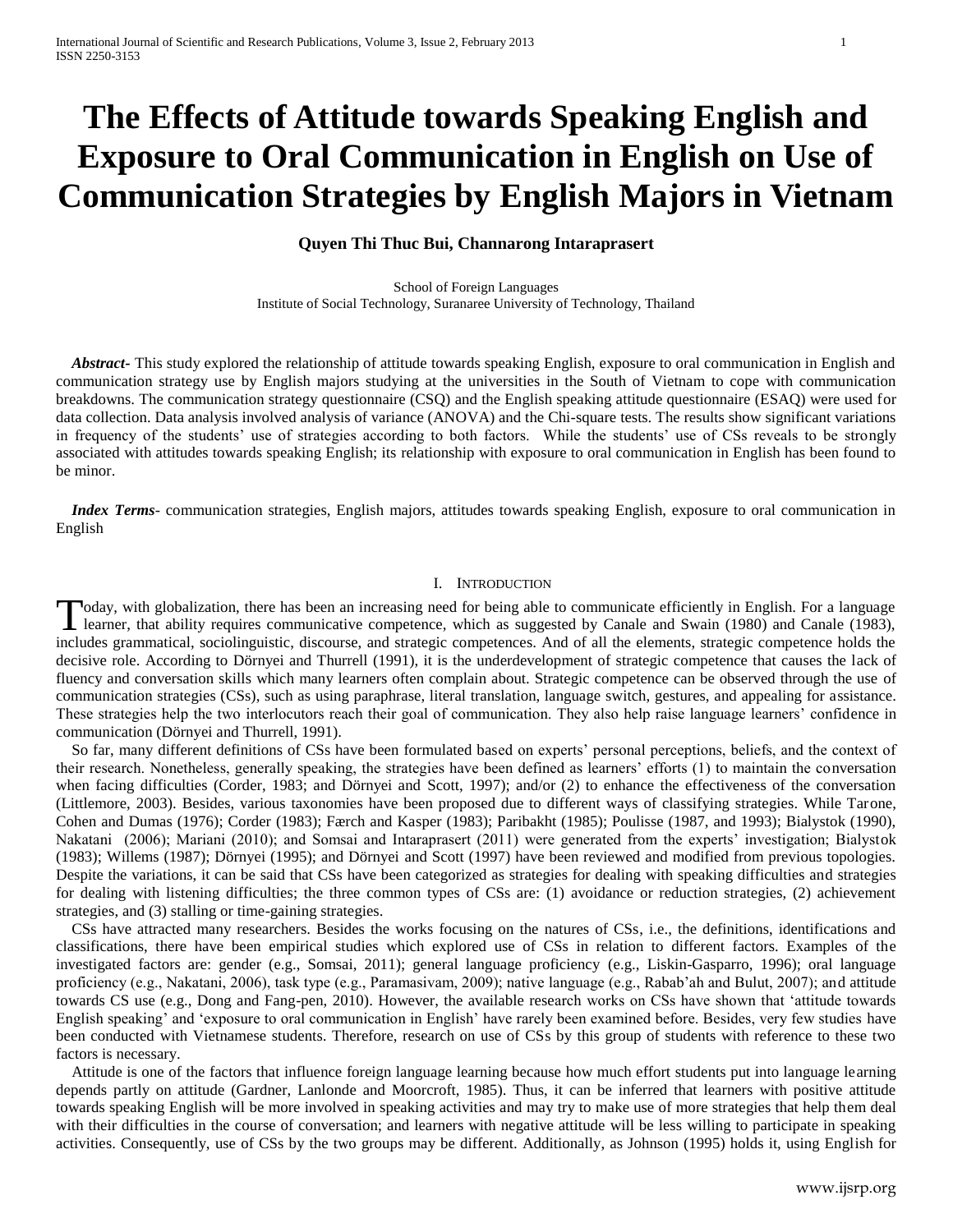communication provides language learners with opportunities to perform a variety of language functions. This will lead to language learning. While using language to communicate, learners may try to use CSs to make themselves understood. Given that learners are different in their exposure to oral communication, use of CSs may vary among individual learners. For the above reasons, the researchers investigated CS use by English majors studying at the universities in the South of Vietnam, taking 'attitude towards speaking English' and 'exposure to oral communication in English' into consideration.

## II. RESEARCH ELABORATIONS

## *A. Terms Used in the Study*

## - Communication Strategies

 The term 'communication strategies' for the present investigation has been defined as attempts made by students in order to deal with oral communication difficulties in making the intended message across to the interlocutor and understanding the message sent from the interlocutor. They may be employed in pseudo-communication or real-life communication both inside and outside the classroom settings.

- Students

 The term 'students' in the present study refers to Vietnamese full-time undergraduate students who are studying English major at eleven universities in the South of Vietnam. These universities consist of University of Pedagogy, Hochiminh City; University of Humanities and Social Sciences, Hochiminh City (UHSS); Ho Chi Minh City Open University; Hochiminh City University of Foreign Language and Information Technology (HUFLIT); Saigon University; Nong Lam University, Hochiminh City; University of Technical Education, Hochiminh City; Binh Duong University; An Giang University; Can Tho University; and Tra Vinh University.

- Attitude towards speaking English

 The term 'attitude towards speaking English' in this study refers to the thought, feeling and emotion that the students have towards speaking English. Students' attitudes towards speaking English were classified into two groups: 'positive attitude' and 'negative attitude' based on their responses to the ESAQ.

- Exposure to oral communication in English

 The term 'exposure to oral communication in English' in this study refers to the opportunities students can use English to communicate verbally. They may have a conversation in English with their teachers, their peers, or other people. 'Exposure to oral communication in English' was classified into 'limited to classroom settings' and 'non-limited to classroom settings'.

## *B. Research objectives*

The present study lent itself to exploratory purposes. It aims at:

 - Investigating whether frequency of the students' reported CS use varies significantly according to their attitudes towards speaking English and exposure to oral communication in English

 - Examining the patterns of a significant variation in frequency of the students' reported CS use at different levels with regard to the students' attitudes towards speaking English and exposure to oral communication in English

#### *C. Participants*

 The method of data collection employed for the present study was the stratified random sampling. The universities in the South of Vietnam were divided into two groups according to their locations: at the center of Hochiminh City - the most developed area, and in the other areas. 11 universities were chosen (5 from the former group and 6 from the latter). The purposive sampling method was also adopted. As a result, 995 students were selected from the two groups (500 from Group 1 and 495 from Group 2). The distributions of students within 'attitude towards speaking English' and 'exposure to oral communication in English' are: 929 students with positive attitude towards speaking English and 66 with negative attitude; 328 students with limited exposure to oral communication in English and 667 with non-limited exposure. Besides, the results of the Chi-square  $(\chi^2)$  tests on the distributions demonstrated that:

- When compared with the students who hold negative attitude towards speaking, there was a significantly greater proportion of students holding positive attitude perceiving their levels of oral proficiency as fairly good or higher.
- When compared with the students who hold positive attitude towards speaking, a significantly greater proportion of students with negative attitude perceived their levels of oral proficiency as average or lower.
- When compared with the students who have limited exposure to classroom settings, a significantly greater proportion of students who have non-limited exposure perceived their levels of oral proficiency as fairly good or higher.
- When compared with the students who have non-limited exposure to classroom settings, a significantly greater proportion of students with limited exposure perceived their levels of oral proficiency as average or lower.
- Compared with the students who hold negative attitude towards speaking, there was a significantly greater proportion of students holding positive attitude having non-limited exposure to oral communication in English.
- Compared with the students who hold positive attitude towards speaking, a significantly greater proportion of students with negative attitude reported having limited exposure to oral communication in English.

## *D. Instrument*

 As the present study's context and population are the same with those of Bui and Intarapresert (2012), their 56-item CSQ modified from Dörnyei and Scott (1997), Nakatani (2006), Mariani (2010), and Somsai and Inatarprasert (2011) was adopted. Questions about students' exposure to oral communication in English were included. Questions on students' perceived oral proficiency levels (average or lower, fairly good, good or higher) were also added for the discussion part. Besides, to measure the students' attitudes to speaking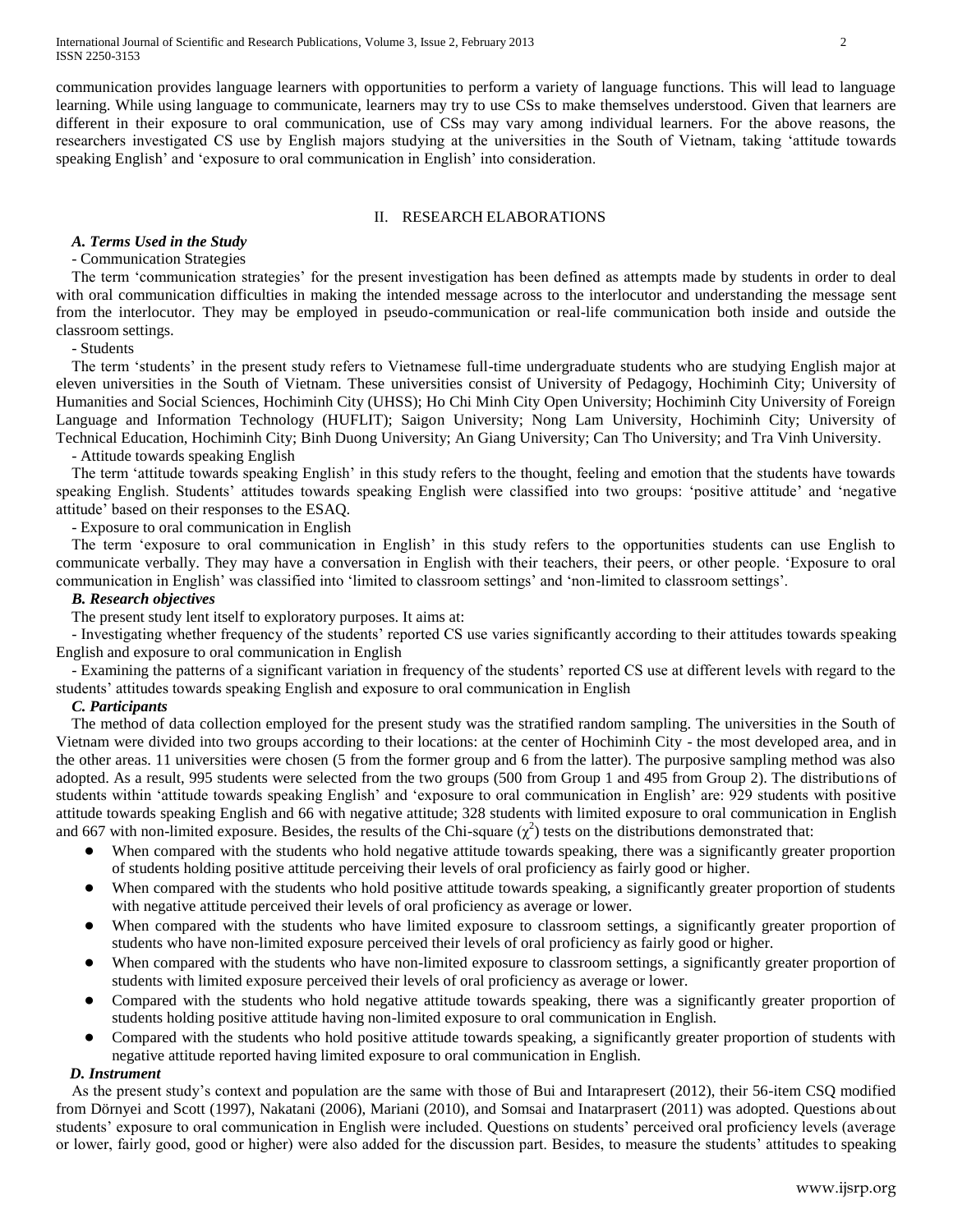Moreover, to ensure that the respondents knew the purpose of investigation and answered the questionnaire with less fear and honesty, which, as stated by Intaraprasert (2000), is very important, the questionnaires' general instruction followed Dörnyei's (2003) suggestion. This involved providing information on the purpose, the importance of the study, and the organization responsible for conducting the study, stating there is no right or wrong answer, requesting honest answers, promising confidentiality, and expressing appreciation. The questionnaires were translated into Vietnamese to prevent misunderstanding or unanswered questions due to the respondents' language problem (Mackey & Gass, 2005). The translation was validated by three experts whose English and Vietnamese are comparatively good.

## *E. Procedure*

 The CSQ and the ESAQ were administered to students from the different 11 universities in the South of Vietnam. The researchers themselves carried out the process, strictly following the sampling plan so as to achieve the desired number and qualified responses,

## *F. Analysis*

The data gathered were analyzed through five steps as follows.

1. Information about the students' CS use, attitudes towards speaking English, exposure to oral communication in English, and perceived oral proficiency levels were coded.

2. The input of data into SPSS was done and cross-checked to avoid mistakes that might influence the results. The strategy items were categorized into two groups: strategies the students used to express the intended message to the interlocutor (MS) with 38 items; and those the students used to comprehend the message (MR) with 18 items.

4. First, the reliability was examined to see whether the data would be qualified for quantitative analysis. The results of Alpha Coefficient  $(\alpha)$  or Cronbach Alpha were used to check the internal consistency of the CSQ. The reliability estimates based on the responses of 995 students are: .90 (as a whole); .85 (for the MS category); and .80 (for the MR category). They are considered acceptable by the rule of thumb of .70 for research purposes as suggested by Fraenkel and Wallen (2007).

5. Next, ANOVA and the Chi-square tests were conducted. The data were examined at three levels: CS use in overall, CS use in the two categories, and individual CS use.

## III. FINDINGS

| <b>Attitu</b><br>des to<br><b>Speaki</b><br>ng<br><b>Englis</b><br>h |                                      |                  |      |               |                                    |
|----------------------------------------------------------------------|--------------------------------------|------------------|------|---------------|------------------------------------|
| <b>Positiv</b><br>e<br>$(n =$<br>929)                                | <b>Negat</b><br>ive<br>$(n =$<br>66) | Com<br>ment<br>S |      |               |                                    |
|                                                                      |                                      |                  |      |               |                                    |
| <b>Mean</b>                                                          | S.D.                                 | <b>Mean</b>      | S.D. | Sig.<br>Level | <b>Variation</b><br><b>Pattern</b> |
| 2.55                                                                 | .32                                  | 2.56             | .30  | N.S.          | Positive><br>Negative              |

## A *Variation in Frequency of Students' Overall Reported CS Use* **Table 1: Summary of the first level analysis**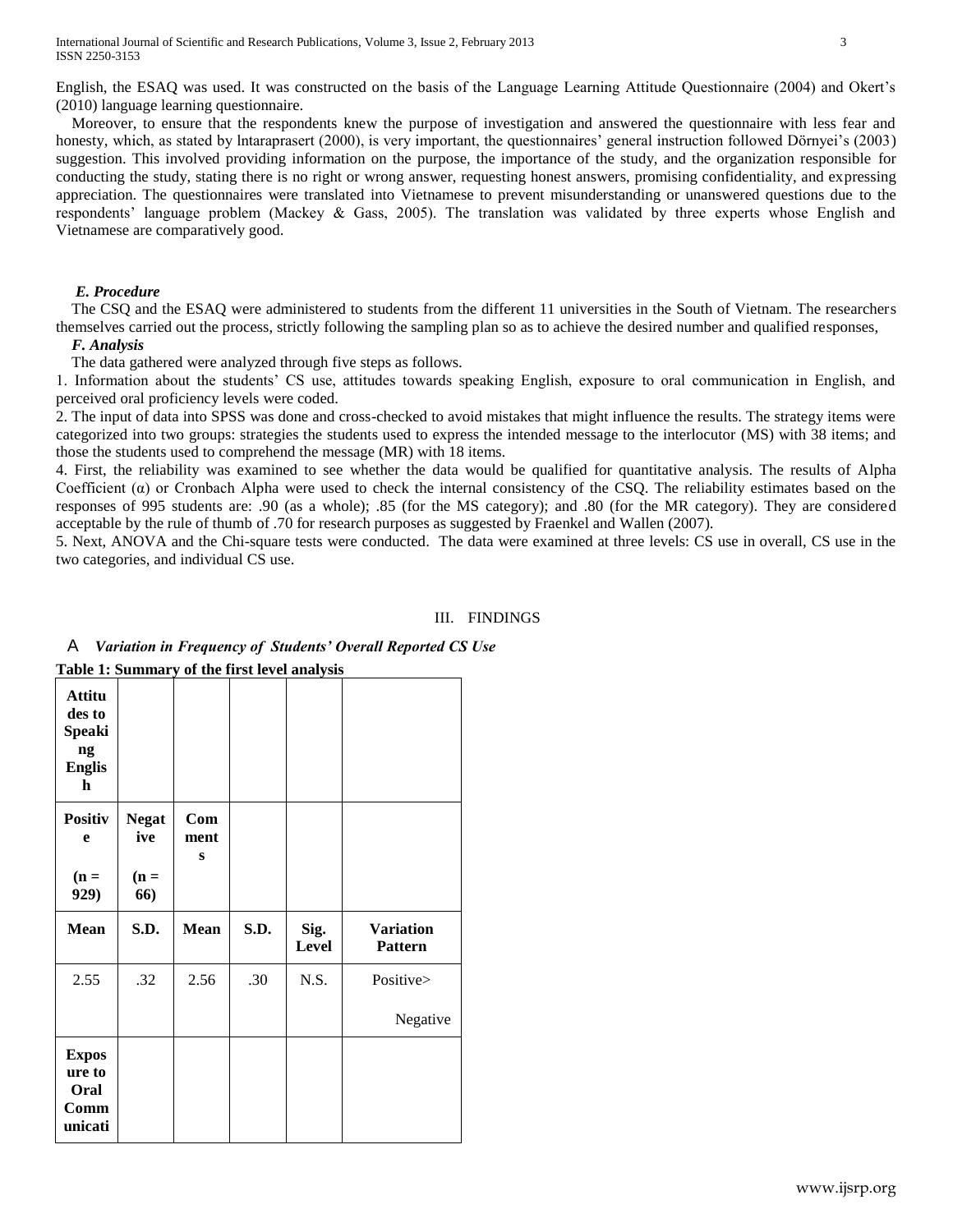| on in<br><b>Englis</b><br>h   |                                       |                  |      |                      |                                    |
|-------------------------------|---------------------------------------|------------------|------|----------------------|------------------------------------|
| Limite<br>d<br>$(n =$<br>328) | Non-<br>limite<br>d<br>$(n =$<br>667) | Com<br>ment<br>S |      |                      |                                    |
| <b>Mean</b>                   | S.D.                                  | <b>Mean</b>      | S.D. | Sig.<br><b>Level</b> | <b>Variation</b><br><b>Pattern</b> |
| 2.54                          | .29                                   | 2.58             | .32  | N.S.                 |                                    |

Note: S.D.: standard of deviation; Sig. level: significant level; N.S.: not significant

 Based on the results of ANOVA, Table 1 demonstrates that frequency of students' overall CS use varied only according to their attitudes towards speaking English. In other words, the students who hold positive attitude towards speaking English reported using CSs more frequently than those who hold negative attitude. Meanwhile, no matter what type of exposure to oral communication in English students have, they did not report employing strategies, as a whole, differently.

# B *Variation in Frequency of Students' Use of CSs under the Two Categories MS and MR*

● *Variation according to students' attitudes towards speaking English*

**Table 2: Variation in Frequency of Students' Use of CSs under the Two Categories according to their Attitudes towards Speaking English**

| Category  | Positi<br>ve<br>$(n =$<br>929) | <b>Neg</b><br>ative<br>$(n =$<br>66) | Com<br>ment<br>S | –    |                      |                                    |
|-----------|--------------------------------|--------------------------------------|------------------|------|----------------------|------------------------------------|
|           | <b>Mean</b>                    | S.D.                                 | <b>Mean</b>      | S.D. | Sig.<br><b>Level</b> | <b>Variation</b><br><b>Pattern</b> |
| MS        | 2.53                           | .31                                  | 2.39             | .32  | p<.001               | Positive><br>Negative              |
| <b>MR</b> | 2.64                           | .37                                  | 2.55             | .36  | p<.05                | Positive><br>Negative              |

Note: S.D.: standard of deviation; Sig. level: significant level

 As seen in Table 2, the results of ANOVA show that frequency of students' reported strategy use varied in both of the MS or MR categories according to their attitudes towards speaking English.

## ● *Variation according to students' exposure to oral communication in English*

**Table 3: Variation in Frequency of students' Use of CSs under the Two Categories according to their Exposure to Oral Communication in English**

| Category | Limit<br>ed<br>$(n =$<br>328) | <b>Non</b><br>limit<br>ed<br>$(n =$<br>667) | Com<br>ment<br>S |      |                      |                                    |
|----------|-------------------------------|---------------------------------------------|------------------|------|----------------------|------------------------------------|
|          | <b>Mean</b>                   | S.D.                                        | <b>Mean</b>      | S.D. | Sig.<br><b>Level</b> | <b>Variation</b><br><b>Pattern</b> |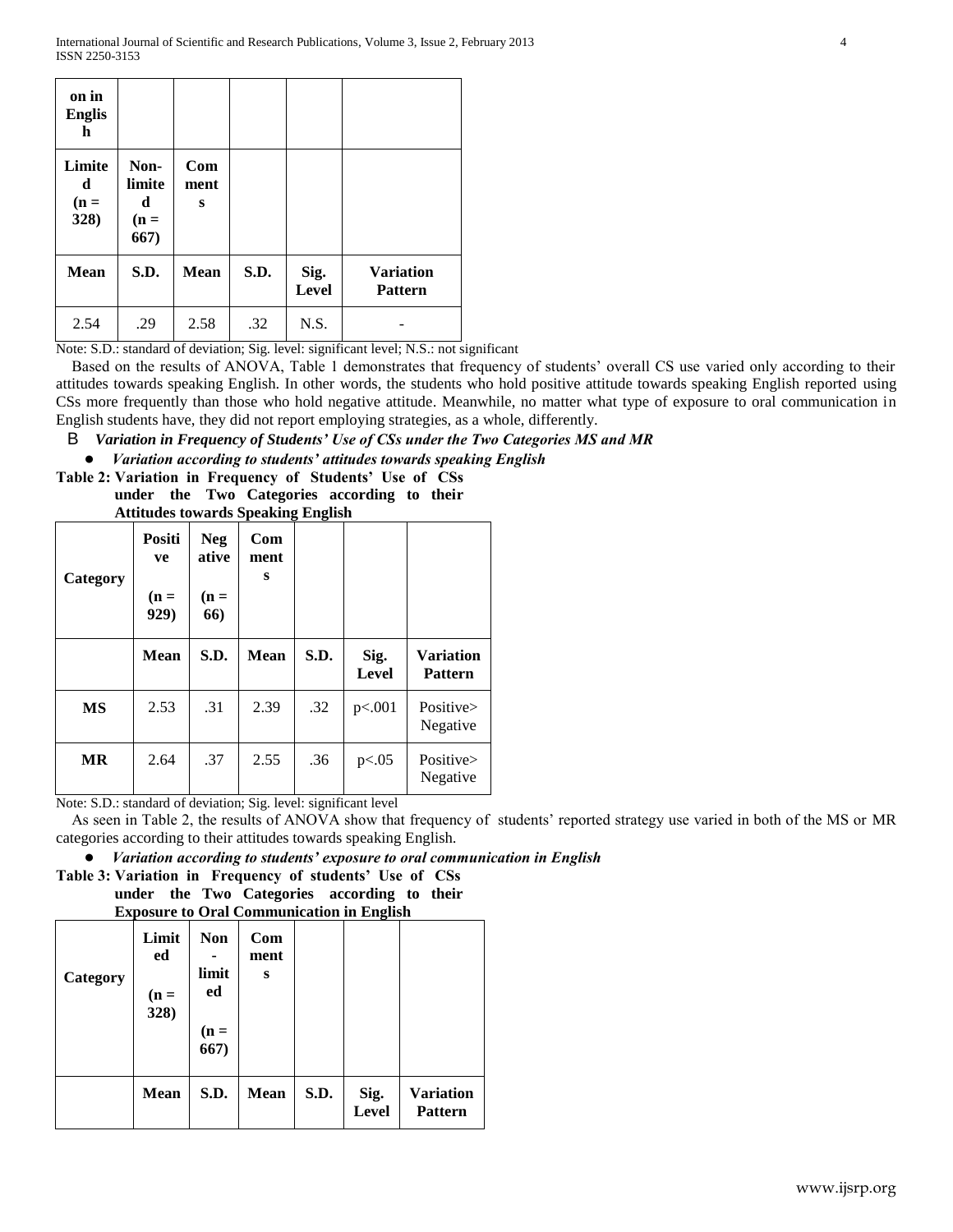| <b>MS</b> | 2.51 | $.32 \quad 2.52$ | .31 | N.S. | $\overline{\phantom{a}}$ |
|-----------|------|------------------|-----|------|--------------------------|
| <b>MR</b> | 2.66 | $.37 \quad 2.63$ | .37 | N.S. |                          |

Note: S.D.: standard of deviation; Sig. level: significant level; N.S.: not significant

 The results of ANOVA (Table 3) reveal no significant variations in frequency of students' reported strategy use in either MS or MR category according to their exposure to oral communication in English.

## C *Variation in Frequency of Students' CS Use at individual level*

## ● *Variation according to the students' attitudes towards speaking English*

 The results of the Chi-square tests reveal that use of 12 out of 56 individual CSs varied significantly in association with students' attitudes towards speaking English, with two different patterns of variation: Positive>Negative; and Negative>Positive.

 The first variation pattern illustrates that a significantly higher percentage of students with positive attitude towards speaking English than those with negative attitude reported high employment of 11 individual CSs. These achievement strategies which mostly involve the students' self-reliance consist of *'trying to catch the interlocutor's main point'* (MR9), *'paying attention to the interlocutor's pronunciation'* (MR14), *'trying to speak clearly and loudly to make oneself heard'* (MS36), *'actively encouraging oneself to express what one wants to say'* (MS31), *'using synonyms or antonyms instead of the exact intended words'* (MS6), *'using categories instead of the exact intended words'* (MS4), *'paying attention to the subject and verb of the interlocutor's sentence'* (MR15), *'asking the interlocutor to confirm if one's understanding of his/her message is correct'* (MR8), *'consulting a dictionary, a book, or another type of document for how to express the intended meaning'* (MS30), *'using definitions instead of the exact intended words'* (MS3), and *'describing characteristics or elements instead of the exact intended words'* (MS9). The second variation pattern shows that a significantly greater percentage of students holding negative attitude towards speaking English than those with positive attitude reported high employment of only 1 CS, i.e. *'appealing for assistance from someone else around to clarify the interlocutor's message'* (MR7).

## ● *Variation according to the students' exposure to oral communication in English*

 The results of the Chi-square tests demonstrate that use of 26 out of 56 individual CSs varied significantly with regard to the students' exposure to oral communication in English. Two different patterns of variation are: Limited>Non-limited, and Nonlimited>Limited.

 The first variation pattern shows that a significantly higher percentage of students with limited exposure to oral communication in English than those with non-limited exposure reported high use of 12 individual CSs. These strategies, which mainly involve the students' employment of help-seeking and mother tongue (L1) as well as avoidance, are: *'using all-purpose words instead of the exact intended ones'* (MS1), *'thinking first of what one wants to say in Vietnamese and then constructing the English sentence'* (MS21), *'asking the interlocutor to slow down'* (MR3), *'keeping silent to gain time to think about how to express the intended message'* (MS14), *'appealing for help from the interlocutor for how to express the intended meaning'* (MS27), *'asking the interlocutor to simplify his/her language'* (MR1), *'trying to translate into Vietnamese little by little to understand what the interlocutor has said'*  (MR12), *'appealing for assistance from someone else around for how to express the intended meaning'* (MS28), *'appealing for assistance from someone else around to clarify the interlocutor's message'* (MR7), *'giving up when one can't make himself/herself understood'* (MS38), *'leaving the message unfinished because of some language difficulty'* (MS24), and *'asking the interlocutor to use Vietnamese'* (MR4).

 The second variation pattern indicates that a significantly higher percentage of students with non-limited exposure to oral communication in English than those with limited exposure reported high use of 14 individual CSs. This group mostly comprises selfreliant achievement strategies. They include: *'trying to catch the interlocutor's main point'* (MR9), *'paying attention to the interlocutor's pronunciation'* (MR14), *'paying attention to one's own pronunciation'* (MS34), *'trying to speak clearly and loudly to make oneself heard'* (MS36), *'trying to imitate native speakers' pronunciation'* (MS35), *'using synonyms or antonyms instead of the exact intended words'* (MS6), *'asking the interlocutor to confirm if one's understanding of his/her message is correct'* (MR8), *'trying to emphasize the subject and verb of the sentence'* (MS33), *'repeating or rephrasing what the interlocutor has just said to gain time to think how to get the intended message across to the interlocutor'* (MS19), *'spelling or writing out the intended words'* (MS12), *'using definitions instead of the exact intended words'* (MS8), *'describing characteristics or elements instead of the exact intended words'* (MS9), *'thinking first of a sentence one already knows in English and then trying to change it to fit the situation'* (MS22), and *'self-correcting incorrect and inappropriate utterances to correct understanding'* (MS20).

## IV. DISCUSSIONS

## *Use of CSs and the Students' Attitudes towards Speaking English*

Attitude has long been found associated with language learning strategies, in which, to many scholars, some CSs are included. Different empirical research works, such as Elyidirim and Ashton (2006), Sadighi and Zarafshan (2006), and Çetingöz and Özkal (2009) have concluded that students who have positive attitude towards language learning use more strategies than those with negative attitude. Nonetheless, attitude has not been systematically investigated in the field of CSs. The researcher has hypothesized three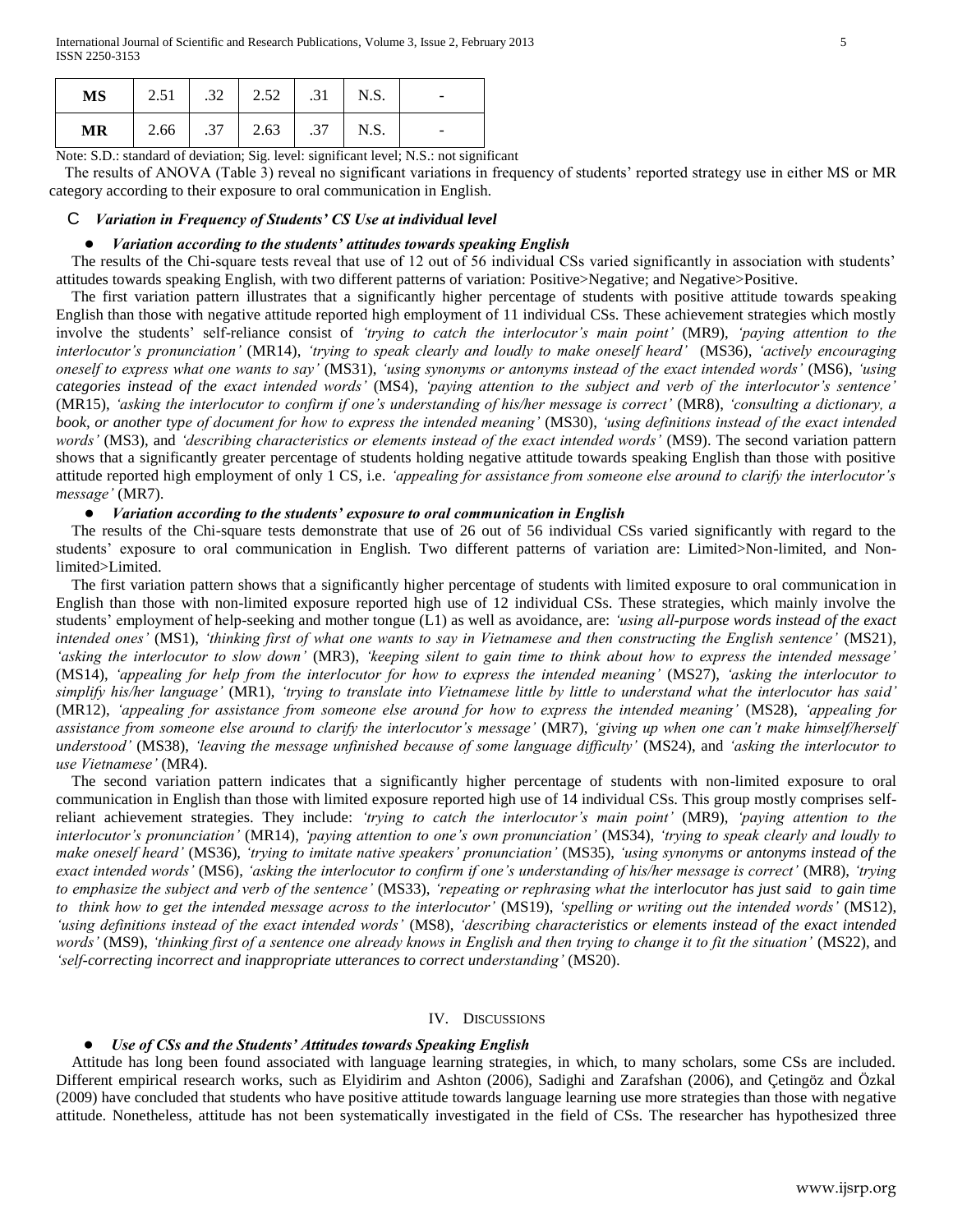possible explanations: motivation to speak English, levels of oral proficiency, and opportunities to speak English for the variations in students' CS use in respect to students' attitudes towards speaking English.

 Given that significant relationship between students' use of CSs and their attitudes exists at all three levels of data analysis, namely overall use, the MS and MR categories, and individual strategies; the findings of the present investigation demonstrate that students' 'attitudes' has been found the strongest factor related to their use of CSs with the students who hold positive attitude towards speaking English employing CSs significantly more frequently than those who hold negative attitude. Moreover, at the individual level, the former group reported using 11 CSs at significantly higher frequency than the latter group. They mostly consist of self-reliant achievement strategies, whereas significantly higher frequency of use of the latter group was found in only one strategy, i.e. *'appealing for assistance from someone else around to clarify the interlocutor's message (MR7)*, which belongs to help-seeking strategies.

 One factor that the researcher hypothesized to possibly cause the differences in students' individual CS use related to their attitudes towards speaking English is their motivation to speak English. Gardner (1985) regards attitudes as components of motivation in language learning. Furthermore, "motivation ... refers to the combination of effort plus desire to achieve the goal of learning the language plus favorable attitudes toward learning the language" (Gardner, 1985, p.10). As far as Gardner's suggestion is concerned, the students with positive attitude towards speaking English are those who have high motivation in communicating orally in this language. With respect to students' use of strategies, highly motivated students reported employing CSs including functional practice strategies, such as 'extracurricular effort to communicate in the target language'; and conversational input elicitation strategies, such as 'asking for pronunciation correction', 'requesting slower speech', and 'guessing what the interlocutor will say', more often than did the less motivated students (Oxford and Nyikos, 1989).

 Moreover, as found by Huang (2010) in his study on factors influencing the CSs of technological university students in Taiwan, motivation to speak English was one of the powerful predictors of the use of oral CSs. Furthermore, Peng (2007) studied the willingness to communicate in English of Chinese college students, reporting that motivation is a strong predictor of students' willingness to communicate in English. Thus, it could be said that the students with positive attitude towards speaking English are more willing to speak the language than those with negative attitude; they tend to strive to solve communicative breakdowns. This might have led to the significantly more frequent use of individual CSs, especially the self-reliant achievement ones, by the students with positive attitude when compared with those with negative attitude.

 A closer look at the types of CSs used more often by each group of students has provided another possible factor that may explain the findings: students' levels of oral proficiency. In the present study, the characteristics of the research subjects in terms of students' perceived oral proficiency and their attitudes towards speaking English show that a significantly greater proportion of students who hold positive attitude is at fairly good or higher levels, while a significantly greater proportion of students who hold negative attitude falls into average or lower levels. Thus far, oral proficiency has been evidenced to relate to learners' CS use in empirical studies conducted by different researchers, namely Huang and Van Naerssen (1987), Margolis (2001), Wannaruk (2003), Weerarak (2003), Nakatani (2006), and Lam (2010). This maybe because the students who have good communicative competence are more willing to communicate (Chen, 2009; and Huang and Van Naerssen, 1987) and are not afraid of losing face (Huang and Van Naerssen, 1987). On top of that, they make use of more linguistic demanding CSs with higher frequency and a wider range than do the students with low level of oral proficiency.

 Another factor - opportunities to speak English is the possible reason for the variations of individual CS use in students with different attitudes towards speaking English. On the one hand, the characteristics of the research subjects indicate that a significantly greater proportion of students who hold positive attitude towards speaking English than those with negative attitude are those whose exposure to oral communication in English is not limited to classroom settings. That is, when compared with the students who hold negative attitude, the students with positive attitudes have more opportunities to communicate orally in English. On the other hand, there is no doubt that the more opportunities students speak English, the more experiences in coping with difficulties they could accumulate due to the variety of situations and interlocutors they encounter. Hence, when compared with those who hold negative attitude, the students with positive attitude, with more opportunities to speak English, might have better ability to deal with communication breakdowns by themselves. This, in turn, has possibly led to the significantly higher use of self-reliant achievement strategies of the students who hold positive attitude than those with negative attitude as found in the present investigation.

 In summary, the three hypothesized factors: motivation to speak English, levels of oral proficiency, and opportunities to speak English are possibly attributed to the significant variations in students' individual CS use according to their attitudes towards speaking English. Nevertheless, there has been no definitely certain evidence for what really caused these significant differences. Therefore, investigation of these aspects is still necessary.

## ● *Use of CSs and the Students' Exposure to Oral Communication in English*

 Huang (2010) found that frequency of speaking English outside the classroom was strongly related to students' use of oral CSs. Additionally, Somsai (2011) explored this variable, concluding that the frequency and variety of strategy use were significantly greater for students who have had wider exposure to oral communication in English. However, such a strong relationship does not exist in the present investigation. For the present study, significant differences in CS use in association with exposure to oral communication have only been found at the individual strategy level.

 When compared with the students with non-limited exposure to oral communication in English to classroom settings, those with limited exposure tend to employ non-self-reliant strategies which comprise help-seeking and L1-based CSs more frequently. These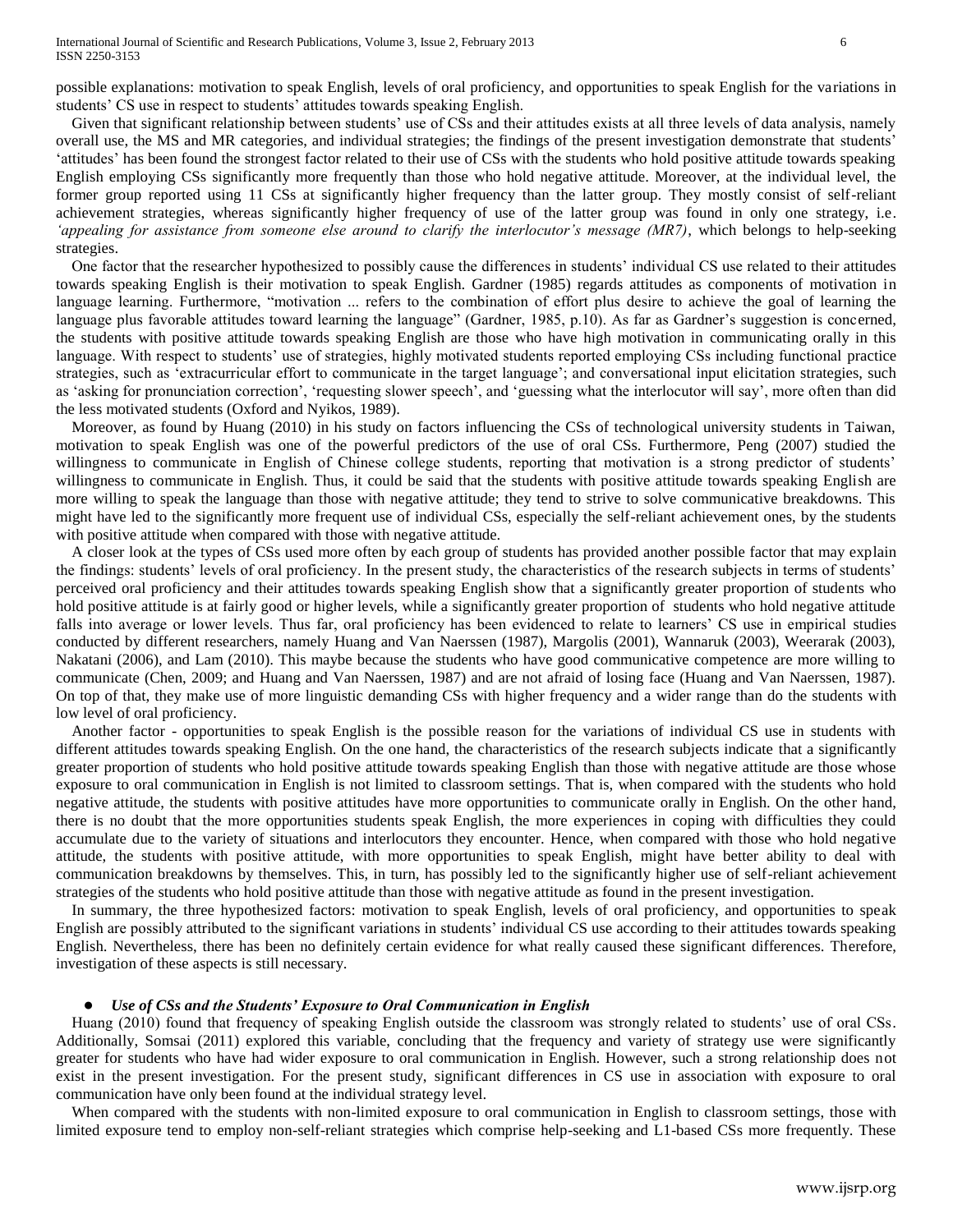students also prefer avoidance/reduction strategies, namely *'giving up when one can't make the interlocutor understand his message'* (MR38), and *'leaving the message unfinished because of some language difficulty'* (MS24). For the students with non-limited exposure, reported with high frequency of use are self-reliant achievement strategies, such as *'trying to catch the interlocutor's main point'* (MR9); *'trying to speak clearly and loudly to make oneself heard'* (MS36); and *'describing characteristics or elements instead of the exact intended words'* (MS9). Some factors hypothesized by the researcher to explain such significant differences are: opportunities to deal with communication difficulties, levels of oral proficiency, and attitude towards speaking English.

 The first possible factor is opportunities to deal with communication problems. CSs are the ways and means speakers employ when they experience a problem in oral communication, either because they cannot say what they would like to say or because they cannot understand what is being said to them (Mariani, 2010). In this view, CSs are by no means crucial for communication in a foreign or second language. That is, the more opportunities the learners have to communicate in English, the more problems they have to cope with, and gradually, they become more skillful in using CSs to deal with the breakdowns.

 The students with non-limited exposure to oral communication in English, when compared with those who have limited exposure, have more opportunities to communicate in the language; This may explain why they reported using achievement strategies more frequently than did the students with limited exposure. Consequently, opportunities to deal with communication problems can possibly be associated with the differences in high use of individual strategies of the two groups of students related to exposure to oral communication in English.

 For the present investigation, a significant higher proportion of students with non-limited exposure to oral communication in English perceived their oral proficiency levels as fairly good or higher. As Norton and Toohey (2001) hold it, the success of good language learners, especially in communication, depends very much on the degree and quality of exposure to a variety of conversations in their communities. Besides conversing with the teachers and peers in class, the students with non-limited exposure have chances to communicate with other interlocutors who may have higher level of oral proficiency than them. This may have helped them become more proficient in oral communication and less dependent on L1-based CSs than the students who have limited exposure. This is in line with the findings of Wannaruk (2003) and Weerarak (2003) that students with higher level of oral proficiency employ L1-based strategies less frequently than do those with lower level. Furthermore, as asserted by Margolis (2001), oral proficiency is negatively related to the use of reduction strategies. It makes sense to say that the differences in individual CS use by the two groups of students might be attributed to levels of perceived oral proficiency accordingly.

 Another possible explanation for the preferences in individual CS use of the two groups is attitude towards speaking. As observed through the characteristics of the participants, a significantly higher proportion of students with non-limited exposure to oral communication in English belongs to the group of positive attitude towards speaking English while a significant higher proportion of students with limited exposure reported holding the negative attitude. It can be said that students of the former group are more motivated to speak English than the latter group. Therefore, the students with non-limited exposure and positive attitude are likely to rely on self-reliant strategies, while those with limited exposure and negative attitude tend to go for reduction; non-self-reliant; and L1-based strategies in coping with communication breakdowns.

 In sum, in terms of exposure to oral communication in English, opportunities to deal with communication breakdowns, levels of oral proficiency, and attitude towards speaking English might be the factors related to variations in use of CSs of the students. Nonetheless, we cannot be definitely sure about the real reason for these significant differences. Thus, it may be advisable that future research investigate these aspects.

## V. CONCLUSION

 The present study has contributed more knowledge to the field of CSs, especially on CS use by Vietnamese students of English. It suggests that use of strategy by English major students studying at the universities in the South of Vietnam for coping with communication breakdowns is strongly related to their attitudes towards speaking English. It also reveals minor relationship between use of CSs by this group of students and their exposure to oral communication in English.

 One finding of the present study suggests that the students who hold positive attitude towards speaking English reported significantly higher frequency and wider variety of strategy use than did those who hold negative attitude. Hence, teachers should pay more attention to the latter group. Introduction of different CSs and how to use them effectively is necessary.

 Furthermore, as found in the present study, the students who hold negative attitudes towards speaking English are likely to have average or low levels oral proficiency. They may not like to speak the language because they lack self-confidence on their conversational ability. As Tarone (1980) suggests, CSs can help learners expand their language. The learners' language output is imperfect grammatically and lexically in the course of communication, but they may be exposed to language input that may result in language learning. Thus, teachers should show the students that CSs can save them from problems, and that they can even be able to improve their oral communication skill when they speak and use CSs more frequently. Games, songs, problem-solving, and topic discussion which are related to the students' needs and interests are useful in this case. They not only give opportunities for the students to practice using CSs, but will hopefully help the students improve their language and positively change the students' attitude towards speaking English as well.

 Finally, arising out of the findings, it was found that when compared to the students whose exposure to oral communication in English is not limited to classroom settings, the students with limited exposure tend to rely more on reduction strategies, translation and Vietnamese (L1-based strategies). These strategies have their disadvantages. Reduction strategies have been considered as useless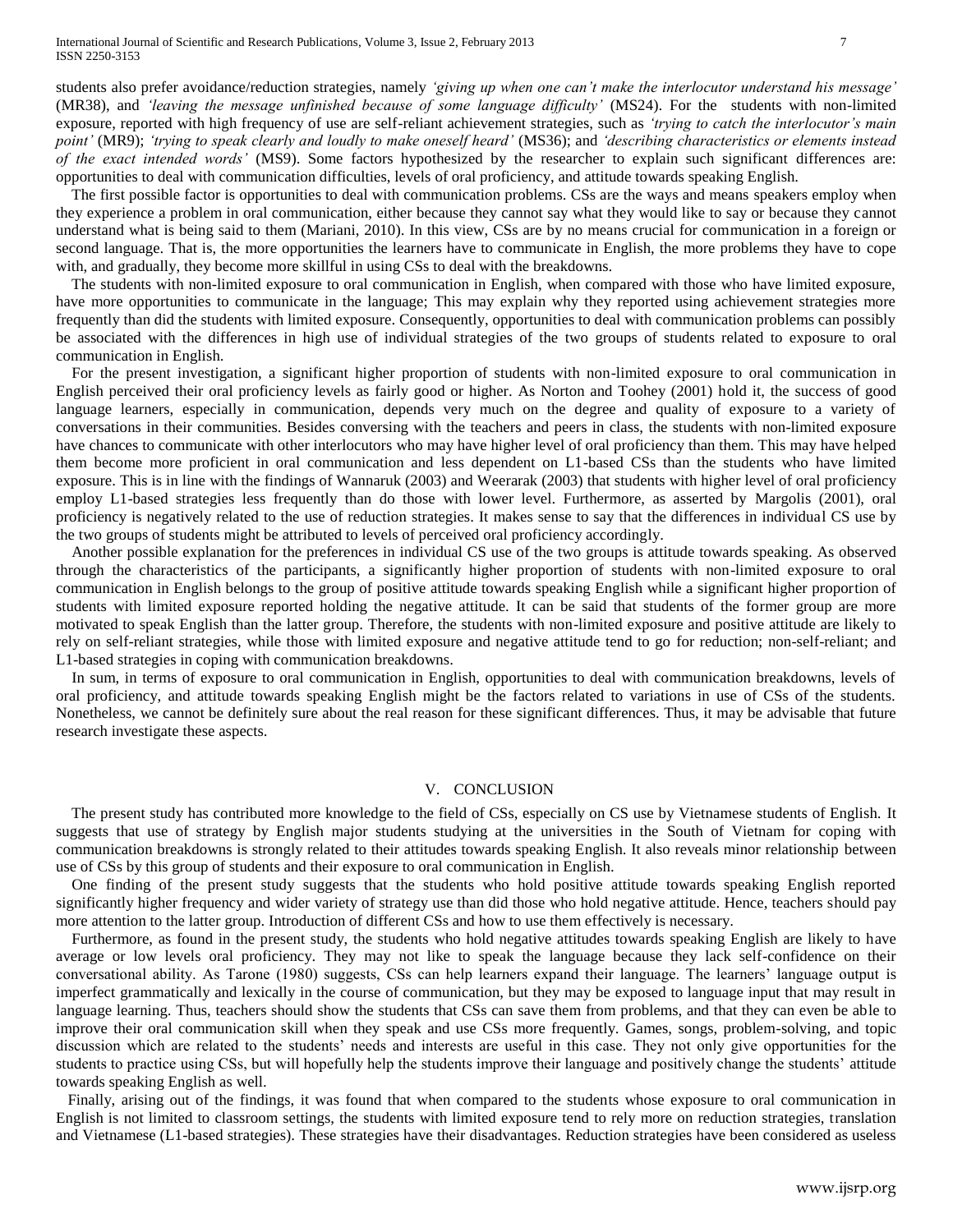(Færch and Kasper, 1980) and even harmful (Willems, 1987) for language learning. They are not preferred by successful learners (Margolis, 2001). Besides, translation is not really appropriate for oral communication due to the time for processing, and Vietnamese does not work in conversations with foreigners. Therefore, teachers should take this into consideration. They need to encourage the students, especially those who have limited exposure to avoid using these strategies. Models and analysis on the use of different strategies should be provided to the students with limited exposure so that they can see rather than reduction strategies, translation or Vietnamese, there are alternative ways that may be better for both communication and language improvement.

#### **REFERENCES**

- 1 Abidin, M. J. Z., Pour-Mohammadi, M., and Alzwari, H. (2012). EFL students' attitudes towards learning English language: the case of Libyan secondary school students. **Asian Social Science.** 8 (2).
- 2 Bialystok, E. (1983). Some factors in the selections and implementation of communicative strategies. In C. Færch and G. Kasper (Eds.), **Strategies in interlanguage communication** (pp. 100-6118). London and New York: Longman.
- 3 Bialystok, E. (1990). **Communication strategies: a psychological analysis of second – language use**. Oxford: Blackwell.
- 4 Bui, T. T. Q., and Intaraprasert, C. (2012) Gender, High School Background and Use of Strategies by English Majors in Vietnam for Coping with Communication Breakdowns. **International Journal of Scientific and Research Publications.** Retrieved January 2, 2012 from: http://www.ijsrp.org/research-paper-1212/ijsrpp1289.pdf
- 5 Canale, M. (1983). From communicative language competence to communicative language pedagogy. In J. C. Richards & R. W. Schmidt (Eds.), **Language and Communication** (pp. 2-27). New York: Longman.
- 6 Canale, M., and Swain, M. (1980). Theoretical bases of communicative approaches to second language teaching and testing. **Applied Linguistics.** 1(1), 1-47.
- 7 Chen, H. W. (2009). **Oral communication strategies used by English major college students in Taiwan: a case of Chaoyang University of Technology.** Master Thesis. Department of Applied Foreign Langauges, Chaoyang University of Technology, Taichung, Taiwan. Retrieved October 20, 2012 from: <http://ethesys.lib.cyut.edu.tw/ETD-db/ETD-search/getfile?URN=etd-0226109-175013&filename=etd-02261>09 -175013.pdf
- 8 Corder, S. P. (1983). Strategies of communication. In C. Færch and G. Kasper (Eds.), **Strategies in interlanguage communication** (pp. 15-19). London and New York: Longman.
- 9 Çentingöz, D., and Özkal, N. (2009). Learning strategies used by unsuccessful students according to their attitudes towards social studies courses. **System, Procedia Social and Behavioral Sciences.** 1: 1905-1913.
- 10 Dong, Y. and Fang-peng G. (2010). Chinese learners' communication strategies research: a case study in Shandong Jiaotong University. **Cross Cultural Communication.** 6(1): 56-81.
- 11 Dörnyei, Z. (1995). On teachability of communication strategies. **TESOL Quarterly.** 29(1): 55-85.
- 12 Dörnyei, Z. (2003). **Questionnaires in second language research.** New Jersey: Lawrence Erlbaum Associated, Inc., Publishers.
- 13 Dörnyei, Z. and Scott, M. L. (1997). Review article: Communication strategies in a second language: definition and taxonomies. **Language Learning.** 47(1):173- 210.
- 14 Dörnyei and Thurrell (1991). Strategic competence and how to teach it. **ELT Journal.** 45(1): 16-23.
- 15 Elyidirim, S. and Ashton, S. (2006). Creating positive attitudes towards English as a foreign language. **English Teaching Forum.** 4: 2-21.
- 16 Færch and Kasper (1980). Process and strategies in foreign language learning communication. **Interlanguage Studies Bulletin.** 5: 47-119. Retrieved November 5, 2011 from: http://www.tesol-journal.com/PDF/A1V2\_TESOL.pdf
- 17 Færch and Kasper (1983). Plan and strategies in foreign language communication. In C. Færch and G. Kasper (Eds.), **Strategies in interlanguage communication** (pp. 20-60). London and New York: Longman.
- 18 Fraenkel, J. R. and Wallen, N. E. (2007). How to design and evaluate research in education.(6<sup>th</sup> ed.). New York.: McGraw-Hill.
- 19 Huang, C. (2010). Exploring factors affecting the use of oral communication strategies. **LongHua Technology University Journal**. 30: 85-104. Retrieved September 20, 2012 from: http://www.lhu.edu.tw/m/oaa/synthetic/publish/publish/30/8.%E9%BB%83%E7%A7%8B%E8%90%8DExploring%20Factors%20Affecting%
- 20the%20Us e%20of%20Oral%20Communication%20Strategies.pdf
- 20 Huang, X. and Van Naerssen, M. (1987). Learning strategies for oral communication. **Applied Linguistics.** 8(3): 287-307.
- 21 Intaraprasert, C. (2000). **Language learning strategies employed by engineering students learning English at the tertiary level in Thailand.** Unpublished Doctoral Dissertation. School of Education, University of Leeds, England.
- 22 Johnson, K. E. (1995). **Understanding communications in second language classrooms.** Cambridge: Cambridge University Press.
- 23 Language Learning Attitudes Questionnaire (2004). Retrieved October 20, 2011 from: http://www.sil.org/lingualinks/languagelearning/prepareforlanguagelearning/attitude.pdf.
- 24 Liskin-Gasparro, J. E. (1996). Circumlocution, communication strategies and the ACTFL proficiency guidelines: An analysis of student discourse. **Foreign Language Annals.** 29(3): 317-330.
- 25 Littlemore, J. (2003). The communicative effectiveness of different types of communication strategies. **System.** 31:331-347.
- 26 Mackey, A. and Gass S.M. (2005). **Second language research: methodology and design.** New Jersey: Lawrence Erlbaum Associated, Inc., Publishers.
- 27 Margolis, D. P. (2001). Compensation Strategies by Korean Students. **The PAC Journal.** 1(1): 163-174.
- 28 Mariani, L. (2010). **Communication strategies: learning and teaching how to manage oral interaction.** NA: Learning Path-Tante Vie Per Imparare ([www.learningpaths.org](http://www.learningpaths.org/)).
- 29 Nakatani, Y. (2006). Developing an oral communication strategy inventory. **The Modern Language Journal**. 90 (ii), 151-168.
- 30 Norton, B. and Toohey, K. (2001). Changing perspectives on good language learners. **TESOL Quarterly**. 35(2): 307-322.
- 31 Ockert, D. (2010). Research article: Survey research: how to develop a questionnaire for ESL/EFL research. **ELT Weekly.** 2(75): 8-3.
- 32 Oxford, R., and Nyikos, M. (1989). Variables affecting choice of language learning strategies by university students. **The Modern Language Journal.** 73(3), 291-300.
- 33 Paramasivam, S. (2009). Language transfer as a communication strategy and a language learning strategy in a Malaysian ESL classroom. **The Asian EFL Journal Quarterly.** 11(1): 192-299.